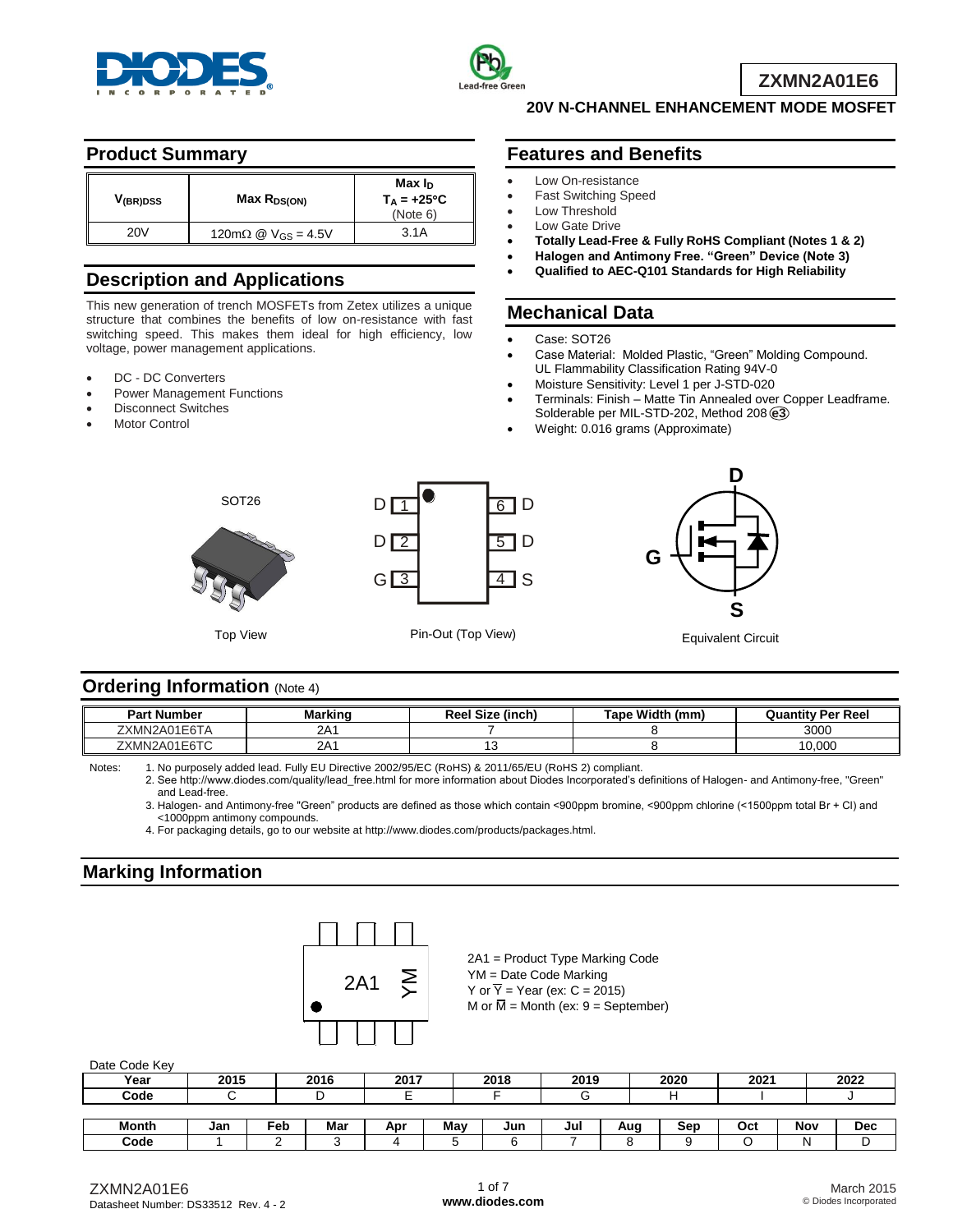

# **Maximum Ratings** (@T<sub>A</sub> = +25°C, unless otherwise specified.)

|                                                 | <b>Characteristic</b>   |                         | Symbol                 | Value | Unit |
|-------------------------------------------------|-------------------------|-------------------------|------------------------|-------|------|
| Drain-Source Voltage                            |                         |                         | <b>V<sub>DSS</sub></b> | 20    |      |
| Gate-Source Voltage                             |                         |                         | <b>V<sub>GSS</sub></b> | ±12   |      |
|                                                 |                         | $T_A = +25$ °C (Note 6) |                        | 3.1   |      |
| Continuous Drain Current                        | $V$ <sub>GS</sub> = 10V | $T_A = +70$ °C (Note 6) | ID                     | 2.5   |      |
|                                                 |                         | $T_A = +25$ °C (Note 5) |                        | 2.5   |      |
| Pulsed Drain Current (Note 7)                   |                         |                         | <b>IDM</b>             |       |      |
| Continuous Source Current (Body Diode) (Note 6) |                         |                         |                        | 2.4   |      |
| Pulsed Source Current (Body Diode) (Note 7)     |                         |                         | <b>I</b> SM            |       |      |

## **Thermal Characteristics** (@T<sub>A</sub> = +25°C, unless otherwise specified.)

| <b>Characteristic</b>                                                                           | Symbol          | Value           | Unit          |
|-------------------------------------------------------------------------------------------------|-----------------|-----------------|---------------|
| <b>Power Dissipation at T<sub>A</sub> = +25<sup>o</sup>C (Note 5)</b><br>Linear derating factor | $P_D$           | 1.1<br>8.8      | W<br>$mW$ /°C |
| Power Dissipation at $T_A = +25^{\circ}C$ (Note 6)<br>Linear Derating Factor                    | $P_D$           | 1.7<br>13.6     | W<br>$mW$ /°C |
| Junction to Ambient (Note 5)                                                                    | $R_{\theta}$ JA | 113             | $\degree$ C/W |
| Junction to Ambient (Note 6)                                                                    | $R_{\theta}$ JA | 70              | $\degree$ C/W |
| Operating and Storage Temperature Range                                                         | TJ, Tstg        | $-55$ to $+150$ | °C            |

Notes: 5. For a device surface mounted on 25mm x 25mm FR-4 PCB with high coverage of single sided 1oz copper, in still air conditions.

6. For a device surface mounted on FR-4 PCB measured at  $t \le 10$  secs.

7. Repetitive rating 25mm x 25mm FR-4 PCB, D = 0.05, pulse width 10µs - pulse width limited by maximum junction temperature. Refer to Transient Thermal Impedance graph.

#### **Electrical Characteristics** (@T<sub>A</sub> = +25°C, unless otherwise specified.)

| Characteristic                                   | Symbol                  | Min            | Typ            | Max                      | <b>Unit</b> | <b>Test Condition</b>                                      |  |  |
|--------------------------------------------------|-------------------------|----------------|----------------|--------------------------|-------------|------------------------------------------------------------|--|--|
| <b>OFF CHARACTERISTICS</b>                       |                         |                |                |                          |             |                                                            |  |  |
| Drain-Source Breakdown Voltage                   | $V_{(BR)DSS}$           | 20             | $\blacksquare$ | $\blacksquare$           | V           | $I_D = 250 \mu A$ , $V_{GS} = 0V$                          |  |  |
| Zero Gate Voltage Drain Current                  | <b>I</b> <sub>DSS</sub> | $\blacksquare$ | $\blacksquare$ | 1                        | μA          | $V_{DS} = 20V$ , $V_{GS} = 0V$                             |  |  |
| Gate-Body Leakage                                | <b>I</b> GSS            | $\blacksquare$ | $\blacksquare$ | 100                      | nA          | $V_{GS} = \pm 12V$ , $V_{DS} = 0V$                         |  |  |
| Gate-Source Threshold Voltage                    | $V_{GS(TH)}$            | 0.7            | $\blacksquare$ | $\overline{a}$           | $\vee$      | $I_D = 250 \mu A$ , $V_{DS} = V_{GS}$                      |  |  |
| Static Drain-Source On-State Resistance (Note 8) |                         |                |                | 0.120                    | $\Omega$    | $V_{GS} = 4.5V$ , $I_D = 4A$                               |  |  |
|                                                  | $R_{DS(ON)}$            |                |                | 0.225                    |             | $V_{GS} = 2.5V$ , $I_D = 1.5A$                             |  |  |
| Forward Transconductance (Notes 8 & 10)          | $g_{fs}$                | $\blacksquare$ | 6.1            | $\blacksquare$           | S.          | $V_{DS} = 10V$ , $I_D = 4A$                                |  |  |
| Diode Forward Voltage (Note 8)                   | V <sub>SD</sub>         | $\blacksquare$ | 0.9            | 0.95                     | V           | $T_{\rm J}$ = +25°C, $I_{\rm S}$ = 3.2A, $V_{\rm GS}$ = 0V |  |  |
| DYNAMIC CHARACTERISTICS                          |                         |                |                |                          |             |                                                            |  |  |
| Input Capacitance (Note 10)                      | $C_{iss}$               | $\blacksquare$ | 303            | $\overline{\phantom{a}}$ | pF          |                                                            |  |  |
| Output Capacitance (Note 10)                     | C <sub>oss</sub>        | $\blacksquare$ | 59             | $\blacksquare$           | pF          | $V_{DS}$ = 15V, $V_{GS}$ = 0V<br>$f = 1$ MHz               |  |  |
| Reverse Transfer Capacitance (Note 10)           | C <sub>rss</sub>        |                | 30             |                          | pF          |                                                            |  |  |
| Total Gate Charge (Notes 9 & 10)                 | $Q_{q}$                 | ۰              | 3.0            |                          | nC          |                                                            |  |  |
| Gate-Source Charge (Notes 9 & 10)                | $Q_{\text{gs}}$         | $\blacksquare$ | 0.8            | $\overline{\phantom{a}}$ | nC          | $V_{GS} = 4.5V$ , $V_{DS} = 10V$                           |  |  |
| Gate-Drain Charge (Notes 9 & 10)                 | $Q_{gd}$                | ٠              | 1.0            |                          | nC          | $ln = 4A$                                                  |  |  |
| Turn-On Delay Time (Notes 9 & 10)                | t <sub>D(ON)</sub>      | ۰              | 2.49           | $\blacksquare$           | ns          |                                                            |  |  |
| Turn-On Rise Time (Notes 9 & 10)                 | $t_{\mathsf{R}}$        | $\blacksquare$ | 5.21           |                          | ns          | $V_{DD} = 10V$ , $V_{GS} = 5V$                             |  |  |
| Turn-Off Delay Time (Notes 9 & 10)               | t <sub>D</sub> (OFF)    |                | 7.47           |                          | ns          | $I_D = 4A$ , $R_G = 6.0\Omega$                             |  |  |
| Turn-Off Fall Time (Notes 9 & 10)                | tF                      | $\blacksquare$ | 4.62           | $\blacksquare$           | ns          |                                                            |  |  |
| Reverse Recovery Time (Note 10)                  | t <sub>RR</sub>         | $\blacksquare$ | 23             | $\blacksquare$           | ns          | $T_{J}$ = +25°C, I <sub>F</sub> =4A,                       |  |  |
| Reverse Recovery Charge (Note 10)                | Q <sub>RR</sub>         | ۰              | 5.65           | $\overline{\phantom{a}}$ | nC          | $di/dt = 100A/\mu s$                                       |  |  |

Notes: 8. Measured under pulsed conditions. Width=300μs. Duty cycle ≤ 2%.

9. Switching characteristics are independent of operating junction temperature.

10. For design aid only, not subject to production testing.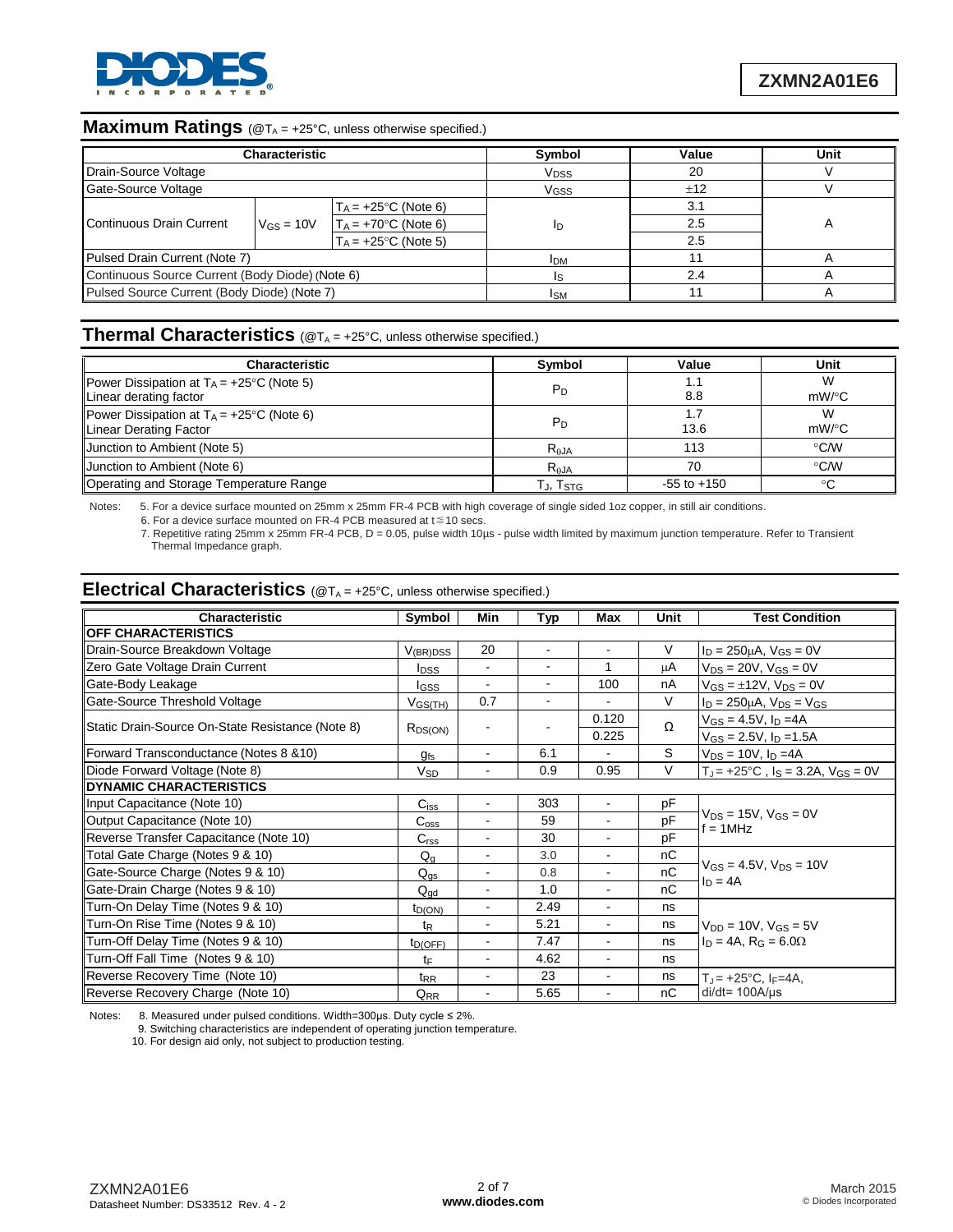

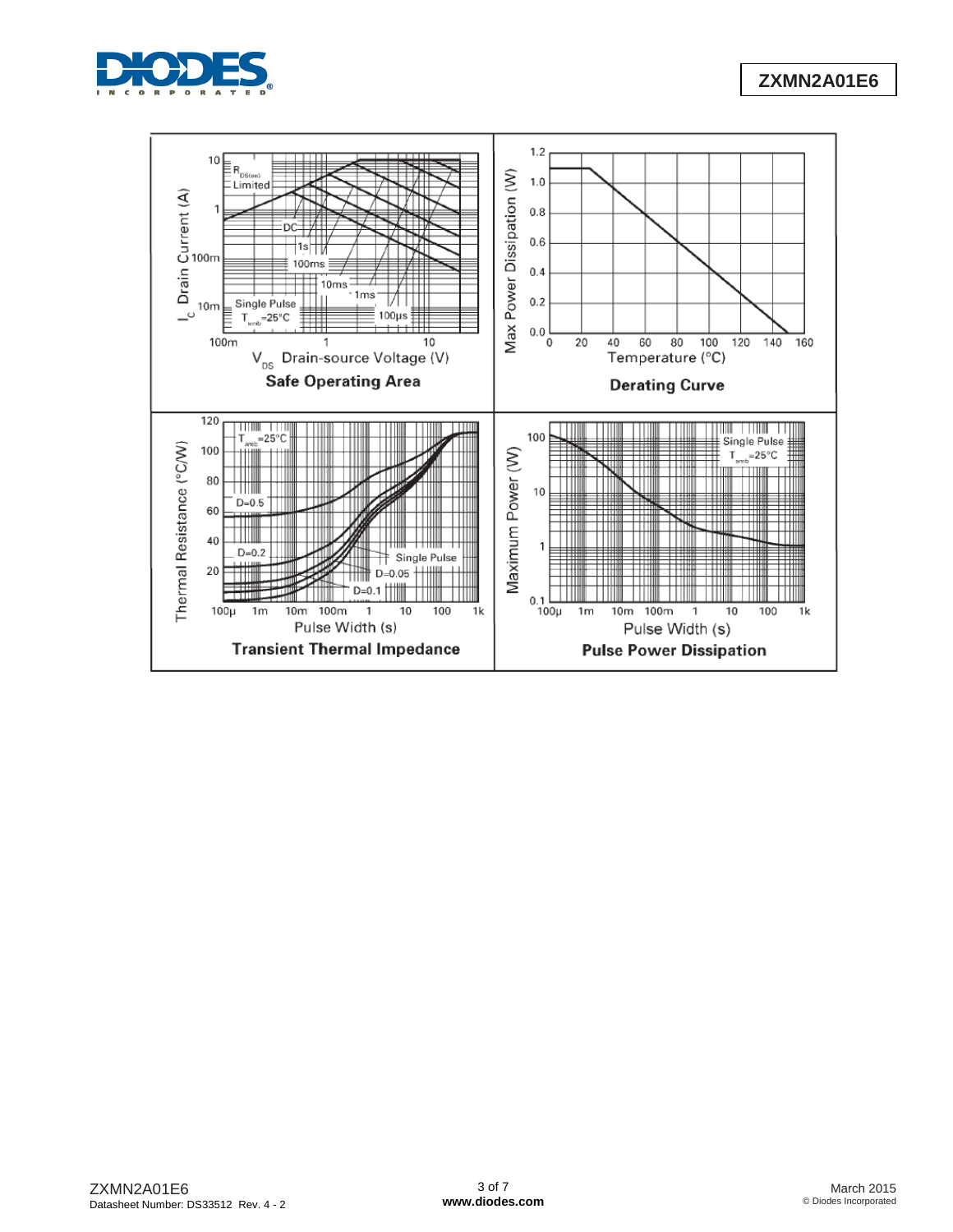

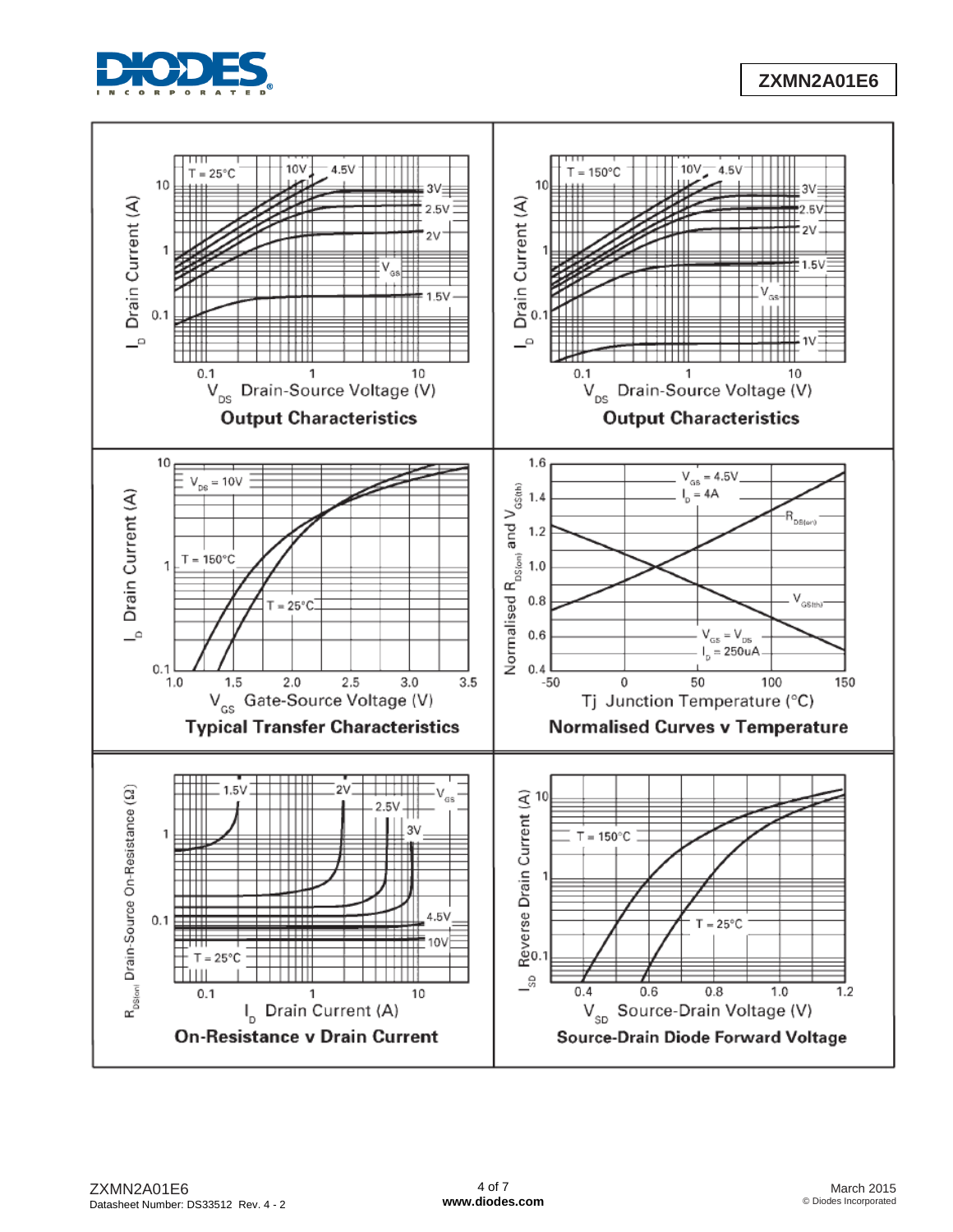



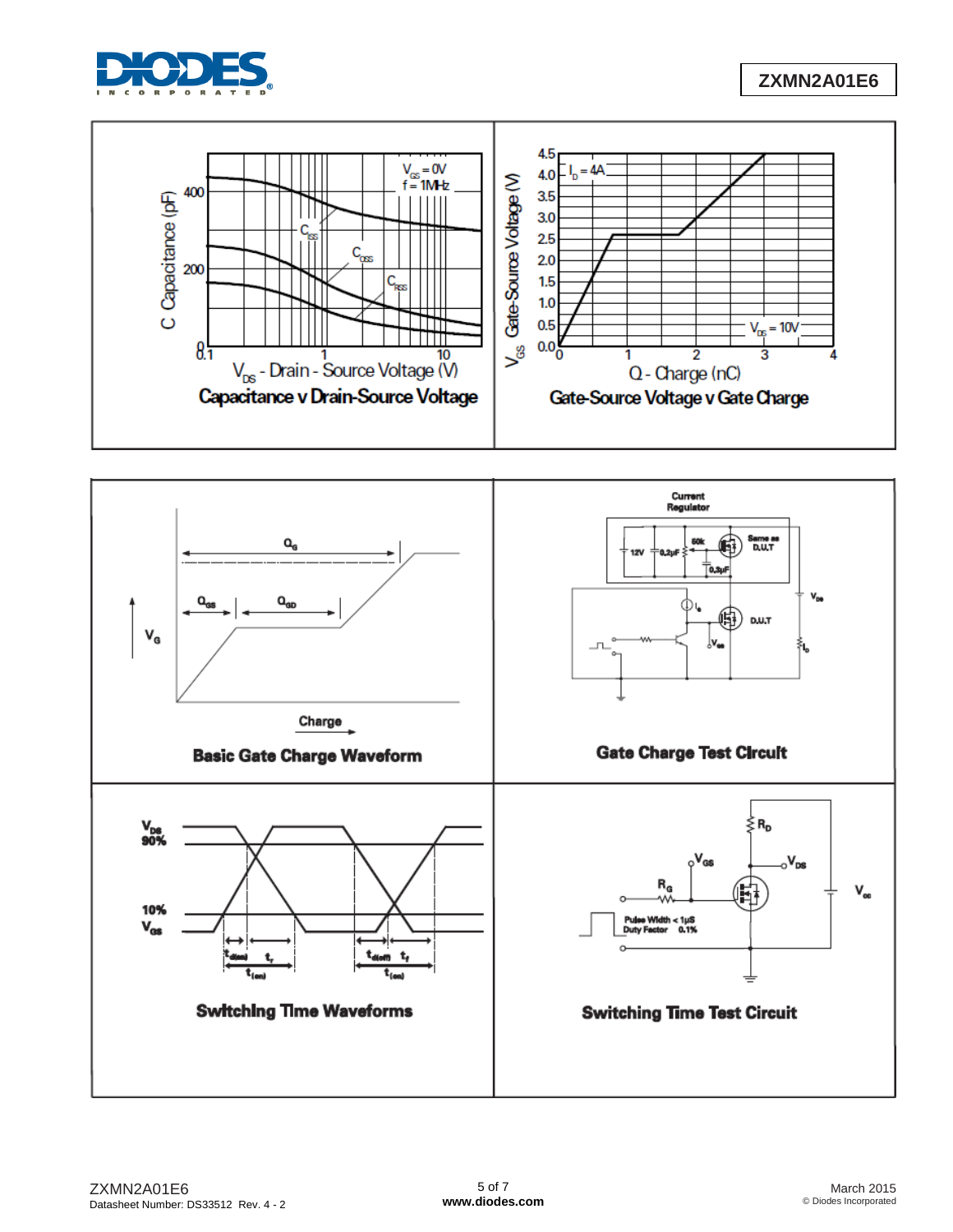

j

#### **Package Outline Dimensions**

Please see AP02002 at [http://www.diodes.com/datasheets/ap02002.pdf fo](http://www.diodes.com/datasheets/ap02002.pdf)r the latest version.



| <b>SOT26</b> |            |      |      |  |  |  |  |
|--------------|------------|------|------|--|--|--|--|
| Dim          | Min        | Max  | Typ  |  |  |  |  |
| A            | 0.35       | 0.50 | 0.38 |  |  |  |  |
| в            | 1.50       | 1.70 | 1.60 |  |  |  |  |
| C            | 2.70       | 3.00 | 2.80 |  |  |  |  |
| D            |            |      | 0.95 |  |  |  |  |
| н            | 2.90       | 3.10 | 3.00 |  |  |  |  |
| J            | 0.013      | 0.10 | 0.05 |  |  |  |  |
| κ            | 1.00       | 1.30 | 1.10 |  |  |  |  |
| L            | 0.35       | 0.55 | 0.40 |  |  |  |  |
| м            | 0.10       | 0.20 | 0.15 |  |  |  |  |
| α            | n۰         | 8°   |      |  |  |  |  |
|              | mensions i |      |      |  |  |  |  |

## **Suggested Pad Layout**

Please see AP02001 at [http://www.diodes.com/datasheets/ap02001.pdf fo](http://www.diodes.com/datasheets/ap02001.pdf)r the latest version.



| <b>Dimensions</b> | Value (in mm) |
|-------------------|---------------|
| z                 | 3.20          |
| G                 | 1.60          |
| x                 | 0.55          |
|                   | 0.80          |
| C1                | 2.40          |
| r. 2              | 0.95          |